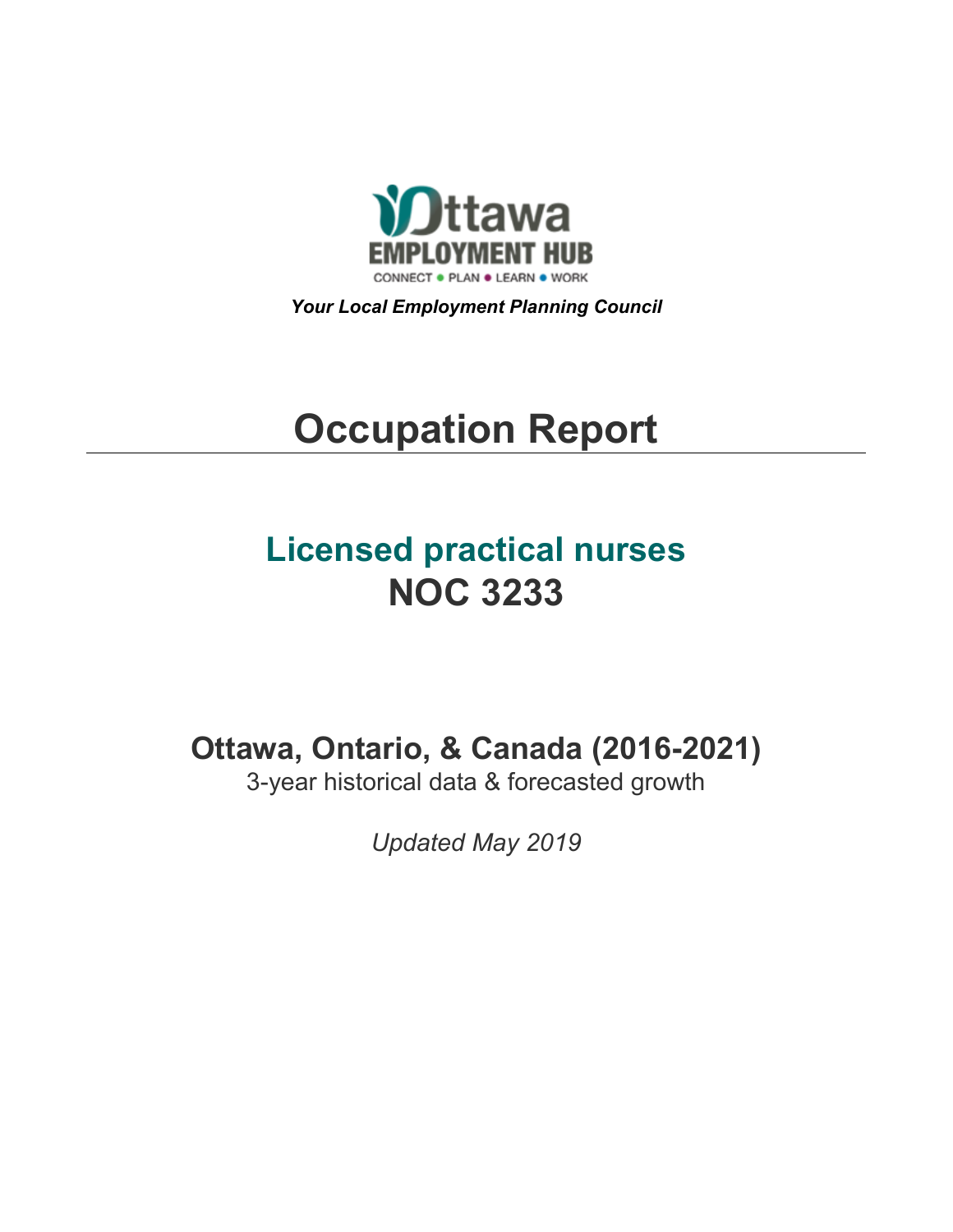

#### **Licensed practical nurses Ottawa Outlook**

NOC 3233 Limited **Fair**  $\star$  Fair  $\star$  Good  $\star$   $\star$   $\star$ 

*Based on past and forecasted growth.*

## **A Local Snapshot**

- Employment in this occupation **decreased in Ottawa from 2016 to 2018** (**3.9%**); it is forecast to **increase 4.7%** over the next three years.
- **3.5%** were **unemployed in Ottawa in 2016; Less than 10** of those in this occupation were **selfemployed**.
- **Median hourly wage** for this occupation was **\$27.25**.
- **35.9%** of the 2018 jobs were in the **General medical and surgical hospitals** industry sector.
- Ottawa has a **lower share of this occupation** than the nation.
- **Provincially**, this occupation showed an increase from 2016 to 2018 (**8.3%**); it is expected to increase an additional **7.9%** over the next three years.
- In contrast to Ottawa Employment Hub's forecast ranking for this occupation, *Canada Job Bank*  forecasted **good** employment potential for this occupation in Ottawa from 2018-2020.

#### **Overview**

| <b>Ottawa Jobs (2018)</b>          | 1,971 $($ < 10 were self-employed) |                      |         |
|------------------------------------|------------------------------------|----------------------|---------|
| 2016 Ottawa Unemployment Rate      | 3.5%                               | Ontario              | $2.3\%$ |
| Location Quotient to Nation (2018) | 0.79                               |                      |         |
| Change in Jobs (2016 - 2018)       | $-3.9%$                            | $(2018 - 2021)$ 4.7% |         |

*NOTE: Location quotient (LQ) is a way of quantifying how concentrated a particular occupation is in a region compared to the nation or province. A quotient of 1.00 means Ottawa has the same share of the occupation as the nation/province. A quotient higher than 1.00 means Ottawa has a greater share, and lower than 1.00 means Ottawa's share is lower than the average.*

#### **OTTAWA | Percentile Earnings** *(not including self-employed)*



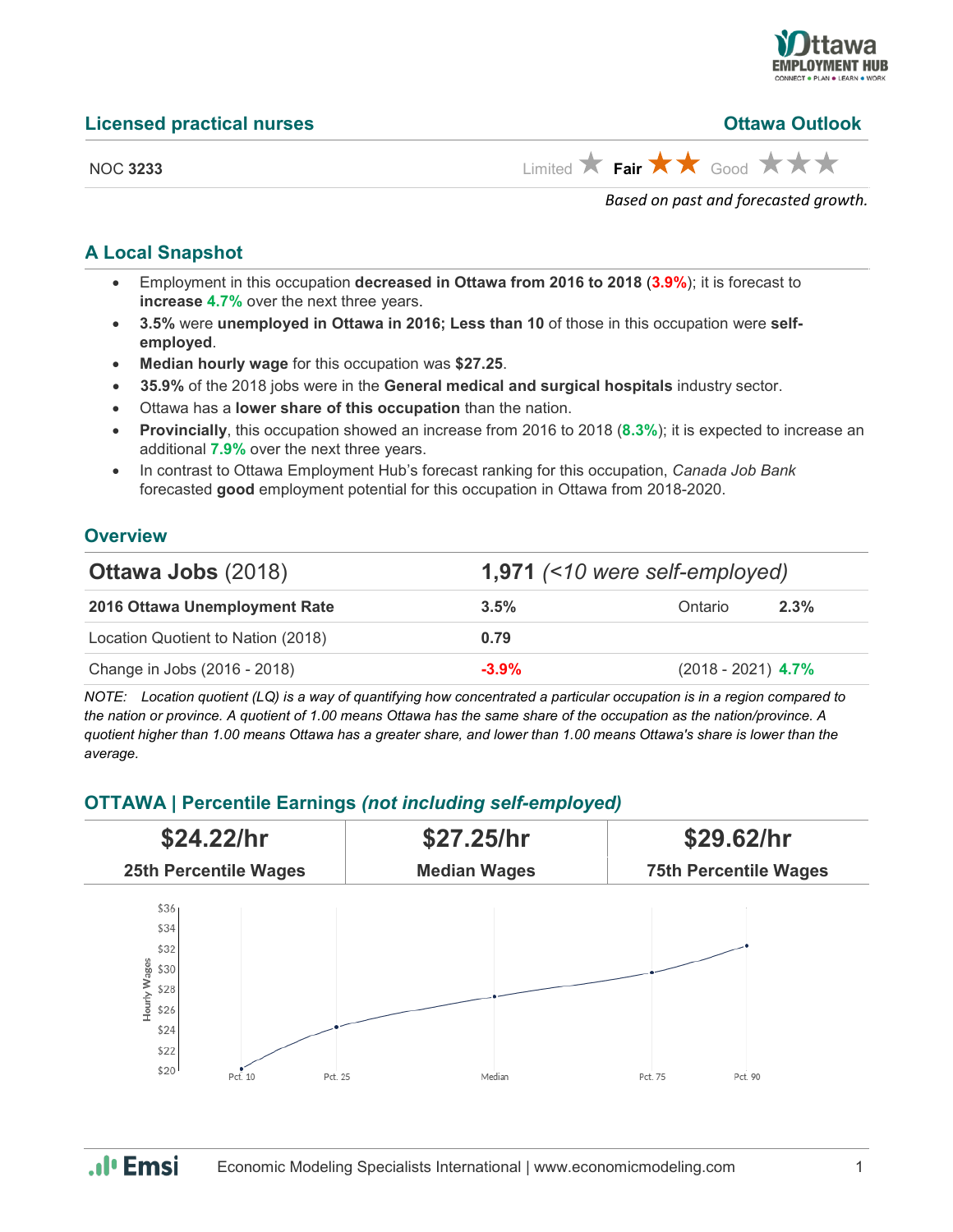

# **Ottawa | Growth**

| 2,050       | 2,064            | 14                 | $0.7\%$              |
|-------------|------------------|--------------------|----------------------|
| $2016$ Jobs | <b>2021 Jobs</b> | Change (2016-2021) | % Change (2016-2021) |

# **Regional Trends**



|           | <b>Region</b> |               | <b>2016 Jobs</b> | 2021 Jobs      | Change | % Change |
|-----------|---------------|---------------|------------------|----------------|--------|----------|
| o a       | Ottawa        |               | 2,050            | 2,064          | 14     | 0.7%     |
|           | Ontario       |               | 22,084           | 25,806         | 3,722  | 16.9%    |
|           | Canada        |               | 74,688           | 83,216         | 8,528  | 11.4%    |
|           |               | <b>Ottawa</b> |                  | <b>Ontario</b> |        | Canada   |
| 2016 Jobs |               | 2,050         |                  | 22,084         |        | 74,688   |
| 2017 Jobs |               | 1,972         |                  | 22,689         |        | 76,200   |
| 2018 Jobs |               | 1,971         |                  | 23,906         |        | 78,139   |
| 2019 Jobs |               | 2,002         |                  | 24,581         |        | 79,905   |
| 2020 Jobs |               | 2,035         |                  | 25,231         |        | 81,659   |
| 2021 Jobs |               | 2,064         |                  | 25,806         |        | 83,216   |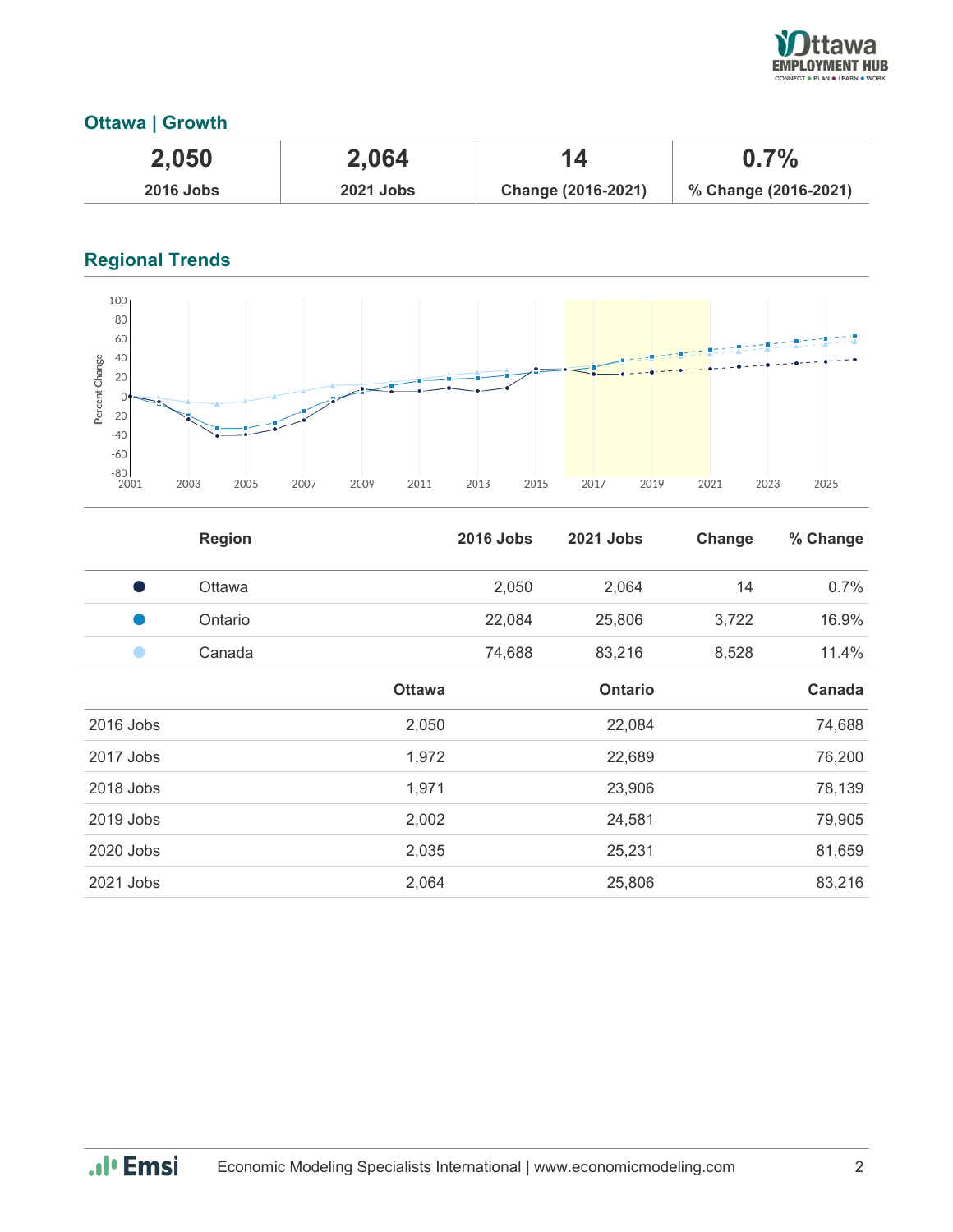

#### **Ottawa | Industries Employing this Occupation**

| <b>Industry</b>                           | Occupation<br>Jobs in<br><b>Industry</b><br>(2018) | $%$ of<br>Occupation<br>in Industry<br>(2018) | % of Total<br>Jobs in<br><b>Industry</b><br>(2018) |
|-------------------------------------------|----------------------------------------------------|-----------------------------------------------|----------------------------------------------------|
| General medical and surgical hospitals    | 708                                                | 35.9%                                         | 4.4%                                               |
| Nursing care facilities                   | 377                                                | 19.2%                                         | 7.1%                                               |
| Community care facilities for the elderly | 192                                                | 9.8%                                          | $7.1\%$                                            |
| Other residential care facilities         | 128                                                | 6.5%                                          | 7.2%                                               |
| Home health care services                 | 108                                                | 5.5%                                          | 4.3%                                               |

*NOTE: Inverse staffing patterns provides a table of percentages that shows how regional occupations are divided up among regional industries. For example, an inverse staffing pattern for registered nurses may show that 70% of RNs are employed by hospitals, 10% by local government (i.e., public schools), 10% by nursing homes, and 10% by offices of physicians.*

#### **Educational programs and completions in Ottawa** *(public institutions only***)**

| 5<br>Programs (2016) |                                                                                      | 1.088                     |                           |
|----------------------|--------------------------------------------------------------------------------------|---------------------------|---------------------------|
|                      |                                                                                      | <b>Completions (2016)</b> |                           |
| <b>CIP Code</b>      | Program                                                                              |                           | <b>Completions (2016)</b> |
| 51.38                | Registered nursing, nursing administration, nursing research<br>and clinical nursing |                           | 430                       |
| 51.00                | Health services/allied health/health sciences, general                               |                           | 252                       |
| 51.39                | Practical nursing, vocational nursing and nursing assistants                         |                           | 219                       |
| 51.26                | Health aides/attendants/orderlies                                                    |                           | 164                       |
| 51.11                | Health/medical preparatory programs                                                  |                           | 22                        |

*NOTE: EMSI Analyst uses Statistics Canada's PSIS data to compile completions for postsecondary programs offered in Canada, classified by the 2016 CIP codes. 2016 data includes those who graduated in spring 2017.*

## **Job Postings by Month**



*NOTE: Based on newly published job postings first found between January 01, 2018 and December 31, 2018 AND location is Ottawa Census Sub-division, Vicinity Jobs.*